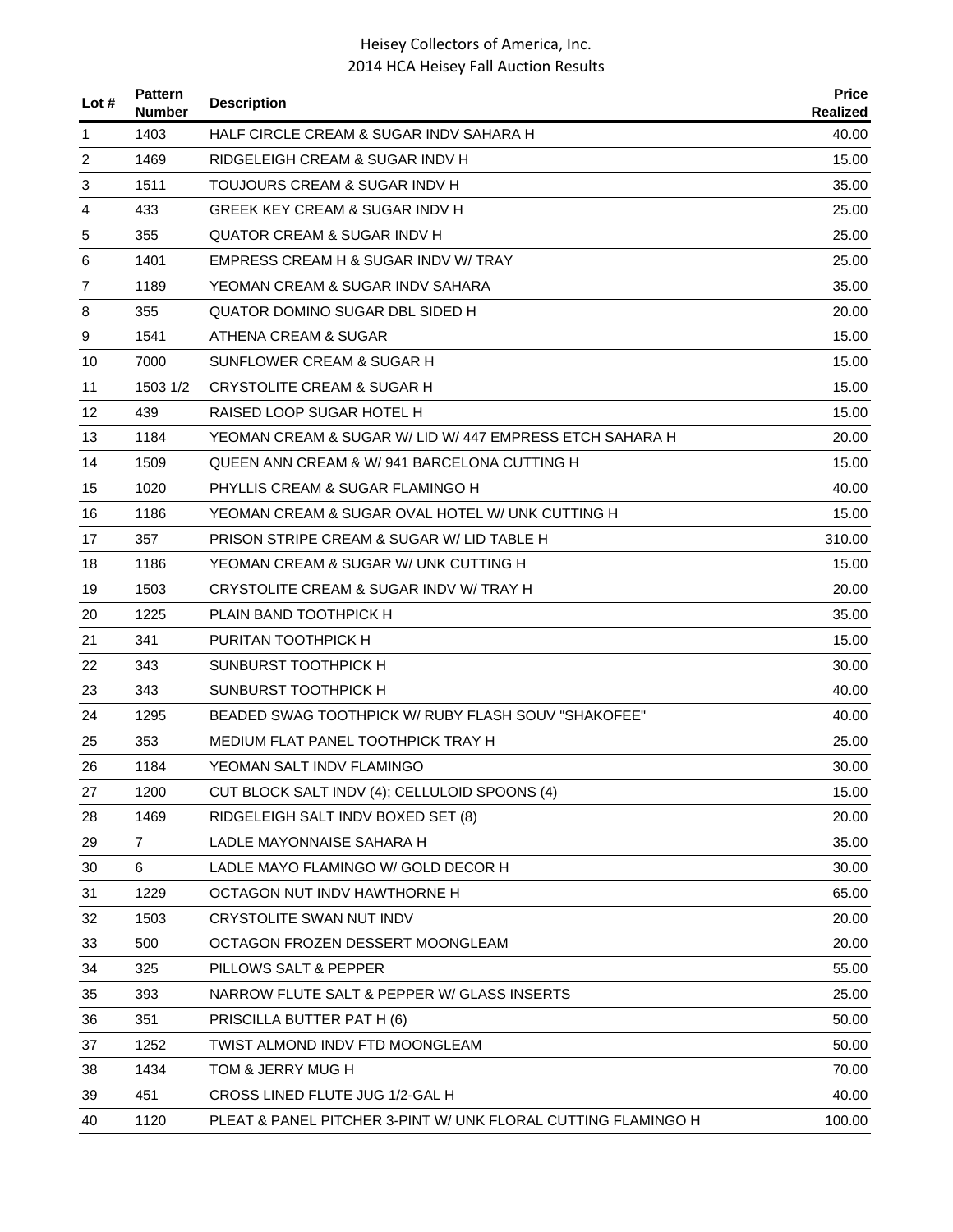| Lot $#$ | <b>Pattern</b><br><b>Number</b> | <b>Description</b>                                                                           | <b>Price</b><br>Realized |
|---------|---------------------------------|----------------------------------------------------------------------------------------------|--------------------------|
| 41      | 341                             | PURITAN TANKARD 1/2-GAL                                                                      | 40.00                    |
| 42      | 393                             | NARROW FLUTE JUG 1/2-GAL H                                                                   | 20.00                    |
| 43      | 341 1/2                         | PURITAN JUG 1/2-GAL H                                                                        | 45.00                    |
| 44      | 341 1/2                         | PURITAN JUG 3-QT H                                                                           | 60.00                    |
| 45      | 433                             | GREEK KEY TANKARD 1/2-GAL H                                                                  | 80.00                    |
| 46      | 335                             | PRINCE OF WALES PLUMES PITCHER 1/2-GAL H                                                     | 160.00                   |
| 47      | 1295                            | BEADED SWAG JUG OPAL; TUMBLER OPAL (4) - ALL W/ ROSE DÉCOR                                   | 100.00                   |
| 48      | 150                             | BANDED FLUTE JUG 1-QT W/ SILVER OVERLAY H                                                    | 80.00                    |
| 49      | 1632                            | LODESTAR PITCHER DAWN H                                                                      | 80.00                    |
| 50      | 3350                            | WABASH TANKARD FTD W/ 439 PIED PIPER ETCH                                                    | 75.00                    |
| 51      | 357                             | <b>PRISON STRIPE CRUET</b>                                                                   | 55.00                    |
| 52      | 447                             | DOUBLE RIB & PANEL OIL H                                                                     | 15.00                    |
| 53      | 1951                            | CABOCHON CRUET W/980 MOONGLO CUTTING                                                         | 20.00                    |
| 54      | 1567                            | PLANTATION OIL 3-OZ H                                                                        | 50.00                    |
| 55      | 1776                            | KALONYAL CRUET 4-OZ                                                                          | 80.00                    |
| 56      | 1503                            | CRYSTOLITE SYRUP DRIP TOP YELLOW BAKELITE HDL                                                | 30.00                    |
| 57      | 1489                            | PURITAN BITTERS BOTTLE PAPER LABEL                                                           | 25.00                    |
| 58      | 1503                            | CRYSTOLITE COLOGNE 4-OZ W/ LONG DAUBER                                                       | 45.00                    |
| 59      | 1567                            | PLANTATION MARMALADE H W/ LID; #1 SPOON H                                                    | 90.00                    |
| 60      | 488                             | HEXAGON STEM COLOGNE 2-OZ W/ STOPPER GOOD REPAIR W/ GOLD DÉCOR H                             | 15.00                    |
| 61      | 1485                            | SATURN SUGAR POURER W/ REED & BARTON TOP W/ LOGO "BAKER HOTEL<br><b>MINERAL WELLS TEXAS"</b> | 65.00                    |
| 62      | 1469                            | RIDGELEIGH MUSTARD W/ LID H                                                                  | 25.00                    |
| 63      | 417                             | DOUBLE RIB & PANEL MUSTARD W/ LID FLAMINGO H                                                 | 55.00                    |
| 64      | 352                             | FLAT PANEL MUSTARD W/ LID                                                                    | 20.00                    |
| 65      | 1485                            | SATURN MUSTARD H W/ ATTACHED PADDLE                                                          | 70.00                    |
| 66      | 393                             | NARROW FLUTE MUSTARD H W/ LID; #2 SPOON H                                                    | 45.00                    |
| 67      | 1184                            | YEOMAN MUSTARD H W/ LID SAHARA; #5 SPOON H SAHARA                                            | 105.00                   |
| 68      | 1506                            | WHIRLPOOL MUSTARD W/ LID; #1 SPOON                                                           | 85.00                    |
| 69      | 1252                            | TWIST MUSTARD W/ LID & UNDERPLATE FLAMINGO H                                                 | 55.00                    |
| 70      | 1252                            | TWIST MUSTARD W/ LID & UNDERPLATE MOONGLEAM H                                                | 55.00                    |
| 71      | 10                              | FLOWER FROG HAWTHORNE                                                                        | 50.00                    |
| 72      | 2517                            | <b>TEARDROP BOWL FLORAL HAWTHORNE</b>                                                        | 320.00                   |
| 73      | 1205                            | FANCY LOOP NAPPY 9" W/ GOLD DECOR RIM f                                                      | 45.00                    |
| 74      | 343                             | SUNBURST COMPORT 10" RND H                                                                   | 35.00                    |
| 75      | 343                             | SUNBURST BOWL DRESSING OVAL W/ UNDERPLATE H                                                  | 50.00                    |
| 76      | 343                             | SUNBURST NAPPY 8" H                                                                          | 30.00                    |
| 77      | 357                             | PRISON STRIPE BUTTER W/ LID H                                                                | 100.00                   |
| 78      | 357                             | PRISON STRIPE JELLY FTD H                                                                    | 25.00                    |
| 79      | 357                             | PRISON STRIPE TUMBLER H                                                                      | 80.00                    |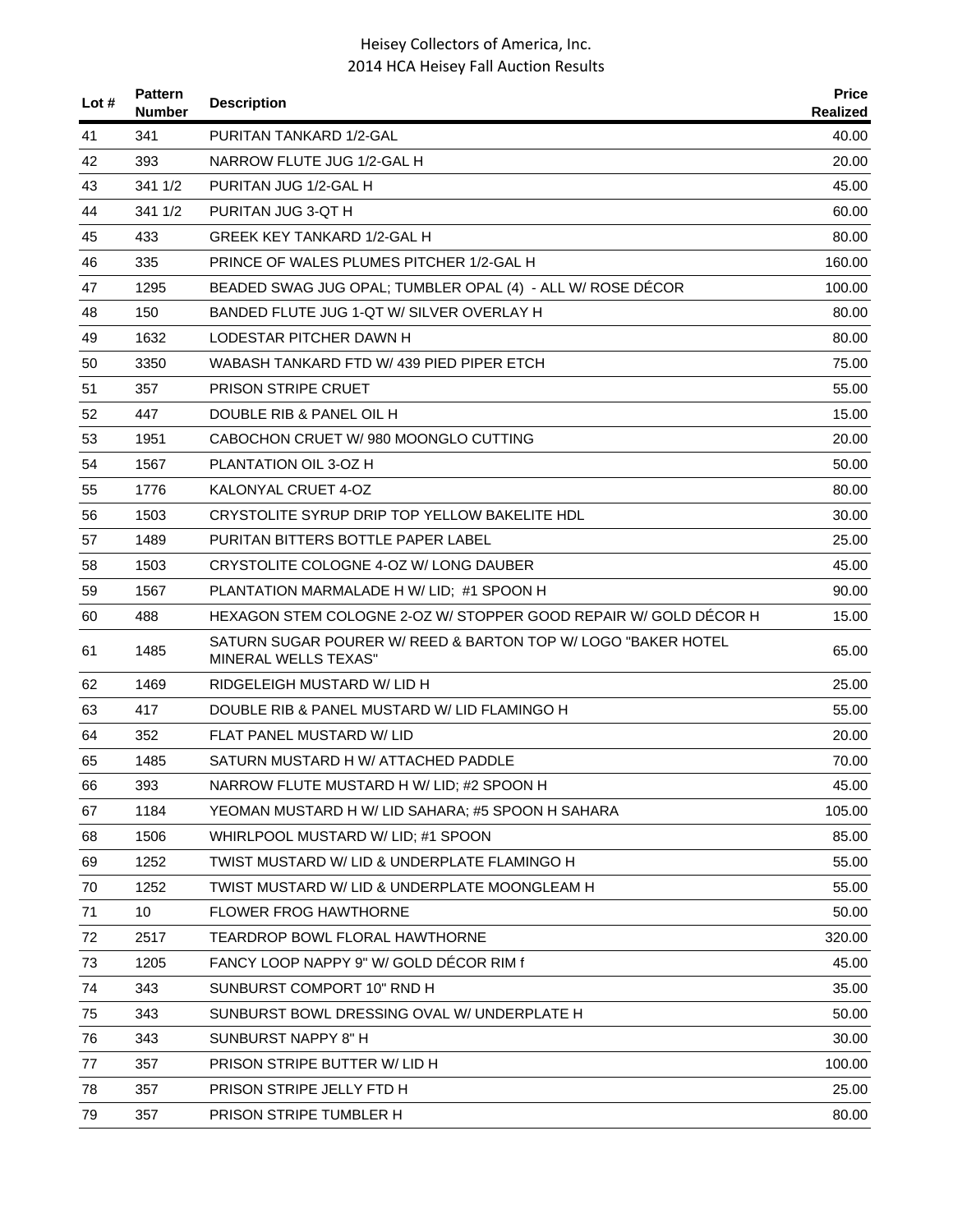| Lot $#$ | <b>Pattern</b><br><b>Number</b> | <b>Description</b>                                                              | <b>Price</b><br><b>Realized</b> |
|---------|---------------------------------|---------------------------------------------------------------------------------|---------------------------------|
| 80      | 1776                            | KALONYAL JELLY FTD 5" H                                                         | 25.00                           |
| 81      | 1776                            | KALONYAL SPOONER H                                                              | 25.00                           |
| 82      | 462 1/2                         | NAIL NAPPY 8" RND H                                                             | 55.00                           |
| 83      | 350                             | PINWHEEL & FAN HAIR RECEIVER W/ METAL LID H                                     | 25.00                           |
| 84      | 1220                            | PUNTY BAND MUG W/ MOLDED HDL RUBY FLASH SOUV "EXCELSIOR SPRINGS"                | 15.00                           |
| 85      | 1776                            | KALONYAL PICKLE 6" H                                                            | 35.00                           |
| 86      | 1201                            | FANDANGO NAPPY SQ 4 1/2"                                                        | 30.00                           |
| 87      | 365                             | OLD QUEEN ANN SPOON TRAY H                                                      | 35.00                           |
| 88      | 305                             | PUNTY & DIAMOND POINT SUGAR SHAKER W/ GLASS INSERT                              | 45.00                           |
| 89      | 300                             | PEERLESS MOLASSES 8-OZ W/ SILVER PLATE LID                                      | 25.00                           |
| 90      | 1225                            | PLAIN BAND CAKE SALVER FTD 10"                                                  | 35.00                           |
| 91      | 1401                            | <b>EMPRESS ASHTRAY COBALT H</b>                                                 | 180.00                          |
| 92      | 1401                            | EMPRESS ASHTRAY MOONGLEAM H                                                     | 195.00                          |
| 93      | 1401                            | EMPRESS ASHTRAY ALEXANDRITE H                                                   | 170.00                          |
| 94      | 1401                            | EMPRESS ASHTRAY SAHARA H                                                        | 140.00                          |
| 95      | 1401                            | EMPRESS ASHTRAY H                                                               | 40.00                           |
| 96      | 1503                            | CRYSTOLITE CIGARETTE BOX 4" W/ LID                                              | 25.00                           |
| 97      | 1503                            | CRYSTOLITE CIGARETTE HOLDER FTD H                                               | 15.00                           |
| 98      | 1521                            | QUILT CIGARETTE BOX W/ LID; ASHTRAY (2)                                         | 45.00                           |
| 99      | 411                             | TUDOR CIGARETTE JAR W/ ASHTRAY COVER W/ UNK CUTTING H                           | 60.00                           |
| 100     | 1552                            | FOUR LEAF CANDLESTICK (PR)                                                      | 25.00                           |
| 101     | 30                              | TOM THUMB CANDLESTICK TOY H                                                     | 15.00                           |
| 102     | 5                               | PATRICIAN CANDLESTICK TOY W/ GOLD DÉCOR H                                       | 15.00                           |
| 103     | 112                             | MERCURY CANDLESTICK 1-LITE SAHARA (PR)                                          | 50.00                           |
| 104     | 140                             | <b>CROCUS CANDLESTICK 2-LITE (1)</b>                                            | 90.00                           |
| 105     | 142                             | CASCADE CANDLESTICK 3-LITE (PR)                                                 | 25.00                           |
| 106     | 1                               | <b>GEORGIAN CANDLESTICK PR</b>                                                  | 45.00                           |
| 107     | 71                              | OVAL CANDLESTICK W/ GOLD DÉCOR H (PR)                                           | 120.00                          |
| 108     | 25                              | FEDERAL CANDLSTICK 9" H (PR)                                                    | 60.00                           |
| 109     | 70                              | OCTAGON CANDLESTICK 8"H (PR)                                                    | 40.00                           |
| 110     | 129                             | TRICORN CANDLESTICK 3-LITE H (PR)                                               | 60.00                           |
| 111     | 109                             | PETTICOAT DOLPHIN CANDLESTICK FLAMINGO (1)                                      | 150.00                          |
| 112     | 135                             | <b>EMPRESS CANDLESTICK ALEXANDRITE (1)</b>                                      | 250.00                          |
| 113     | 136                             | TRIPLEX CANDLESTICK 3-LITE MOONGLEAM H (1)                                      | 210.00                          |
| 114     | 117                             | BAMBOO CANDLESTICK MOONGLEAM STEM & FT (1)                                      | 700.00                          |
| 115     | 123                             | MERCURY INSERT FOR FLORAL BLOCK FLAMINGO H (1); 15 FLOWER BLOCK<br>FLAMINGO (1) | 100.00                          |
| 116     | 3480                            | KOORS WATER LAMP ORIGINAL FITTING FLAMINGO                                      | 620.00                          |
| 117     | 50                              | ADENABOWL ROLLED EDGE FLAMINGO H                                                | 35.00                           |
| 118     | 1404                            | OLD SANDWICH GOBLET FLAMINGO                                                    | 30.00                           |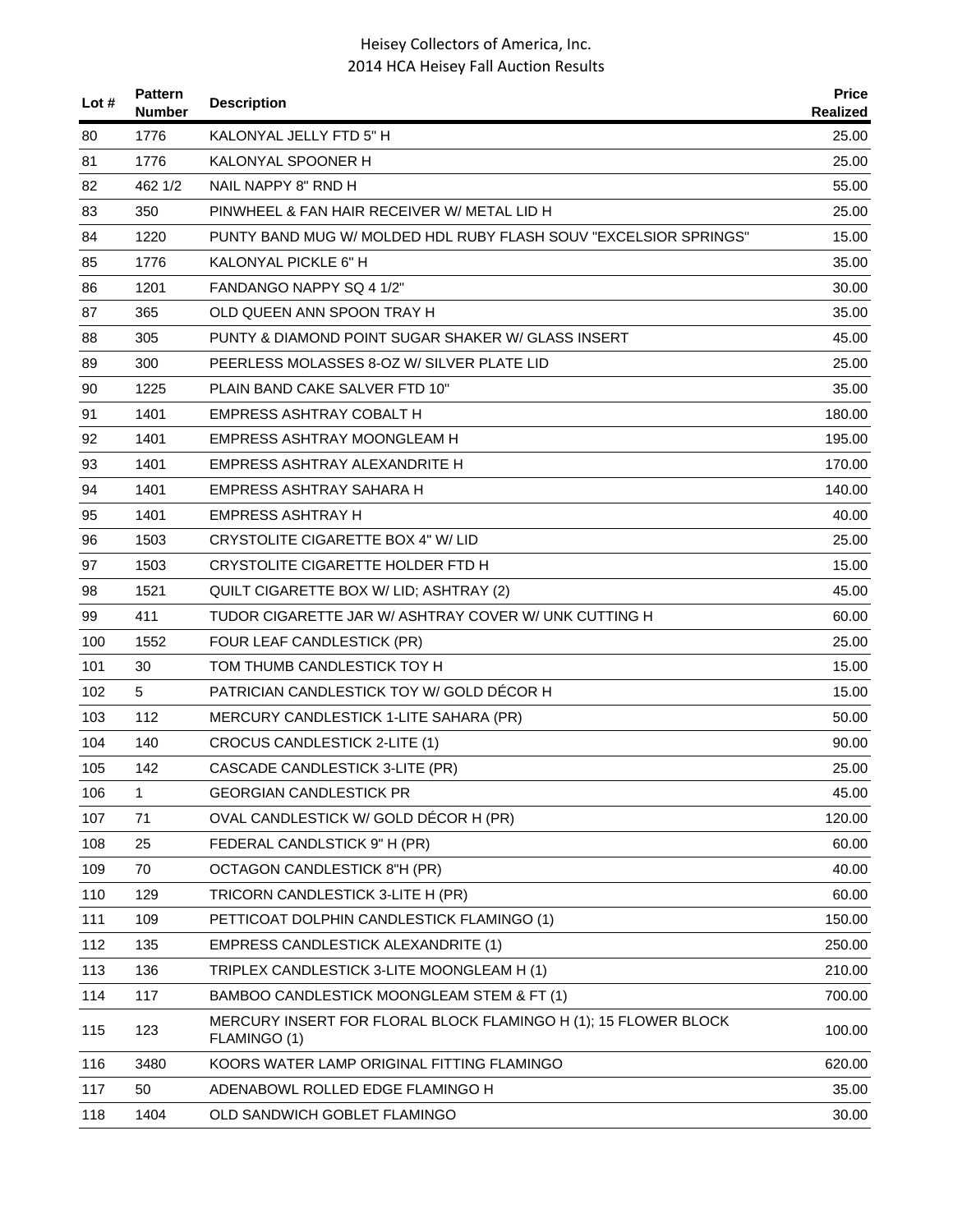| Lot # | <b>Pattern</b><br><b>Number</b> | <b>Description</b>                                                                      | <b>Price</b><br>Realized |
|-------|---------------------------------|-----------------------------------------------------------------------------------------|--------------------------|
| 119   | 1404                            | OLD SANDWICH WINE FLAMINGO                                                              | 25.00                    |
| 120   | 299                             | TODDY FLAMINGO H (4)                                                                    | 100.00                   |
| 121   | 3380                            | OLD DOMINION SODA FTD 12-OZ W/ 447 EMPRESS ETCH FLAMINGO (4)                            | 35.00                    |
| 122   | 1401                            | EMPRESS TUMBLER FLAT FLAMINGO H (4)                                                     | 60.00                    |
| 123   | 3480                            | KOORS SODA 12-OZ FLAMINGO (6)                                                           | 45.00                    |
| 124   | 10                              | OAK LEAF COASTER FLAMINGO (4)                                                           | 25.00                    |
| 125   | 1184                            | YEOMAN BANANA SPLIT FTD FLAMINGO H                                                      | 25.00                    |
| 126   | 1010                            | DECAGON MINT 2-HDL FLAMINGO H                                                           | 15.00                    |
| 127   | 1229                            | OCTAGON ICE BUCKET W/ HDL & TONGS FLAMINGO H                                            | 100.00                   |
| 128   | 1509                            | QUEEN ANN CUP & SAUCER H (4 SETS)                                                       | 25.00                    |
| 129   | 1567                            | <b>PLANTATION CELERY 13" H</b>                                                          | 20.00                    |
| 130   | 1503                            | CRYSTOLITE CANDY BOX W/ LID 7" H                                                        | 20.00                    |
| 131   | 5003                            | <b>CRYSTOLITE COCKTAIL H (5)</b>                                                        | 15.00                    |
| 132   | 8047                            | CANE & BAR TANKARD 1/2-PINT CUSTARD W/ FLORAL DECOR H SOUV "CLAY<br><b>CENTER KANS"</b> | 50.00                    |
| 133   | 1255                            | PINEAPPLE & FAN TANKARD 1/2-PINT CUSTARD                                                | 35.00                    |
| 134   | 310                             | RING BAND TUMBLER CUSTARD W/ FLORAL DÉCOR H (2)                                         | 50.00                    |
| 135   | 1259                            | BEADED SWAG GOBLET CUSTARD W/ ROSE DÉCOR                                                | 20.00                    |
| 136D  | 4083                            | STANHOPE GOBLET ZIRCON BOWL & FT                                                        | 100.00                   |
| 137   |                                 | UNKNOWN GOBLET W/8026 KNOB & NAVEL STEM & 5077 LEGIONNAIRE BOWL H                       | 75.00                    |
| 138   | 5010                            | SYMPHONE OYSTER COCKTAIL W/502 CRINOLINE ETCH (2)                                       | 15.00                    |
| 139   | 3360                            | PENN CHARTER GOBLET HAWTHORNE H                                                         | 65.00                    |
| 140   | 3389                            | DUQUESNE GOBLET W/ 450 CHINTZ ETCH SAHARA                                               | 15.00                    |
| 141D  | 3370                            | AFRICAN GOBLET FLAMINGO                                                                 | 30.00                    |
| 142   | 3350                            | WABASH ICE TEA HDLD FTD W/ 439 PIED PIPER ETCH H (4)                                    | 25.00                    |
| 143   | 3411                            | MONTE CRISTO SHERBET TALL W/ UNK CUTTING                                                | 15.00                    |
| 144   | 1408                            | PANEL & DIAMOND POINT GOBLET NON-SERRATED STEM H                                        | 130.00                   |
| 145   | 3416                            | BARBARA FRITCHE GOBLET W/850 DEL MONTE CUTTING (2)                                      | 15.00                    |
| 146D  | 5013                            | <b>SHASTA GOBLET</b>                                                                    | 15.00                    |
| 147   | 300                             | PEERLESS CORDIAL 3 W/ SHAMS H (4)                                                       | 20.00                    |
| 148   | 150                             | BANDED FLUTE SHERBET H (1); CHAMPAGNE H (1); COCKTAIL H (1)                             | 20.00                    |
| 149   | 353                             | MEDIUM FLAT PANEL LAVENDAR JAR 8" H                                                     | 140.00                   |
| 150   | 469                             | REVERSE HARTMAN CANDY FTD                                                               | 110.00                   |
| 151   | 804                             | CANDY / CRACKER JAR W/ LID 2-LB H                                                       | 310.00                   |
| 152   | 353                             | MEDIUM FLAT PANEL TRAY 10" H                                                            | 15.00                    |
| 153   | 339                             | CONTINENTAL COMPORT 9" FTD H SOME WEAR                                                  | 45.00                    |
| 154D  | 433                             | <b>GREEK KEY CELERY 12" H</b>                                                           | 40.00                    |
| 155   | 433                             | GREEK KEY JELLY LOW FTD 2-HDL H                                                         | 45.00                    |
| 156   | 465                             | RECESSED PANEL CANDY JAR 3-LB W/ UNK CUTTING                                            | 260.00                   |
| 157   | 1184                            | YEOMAN CRESCENT SALAD PLATE MOONGLEAM H                                                 | 35.00                    |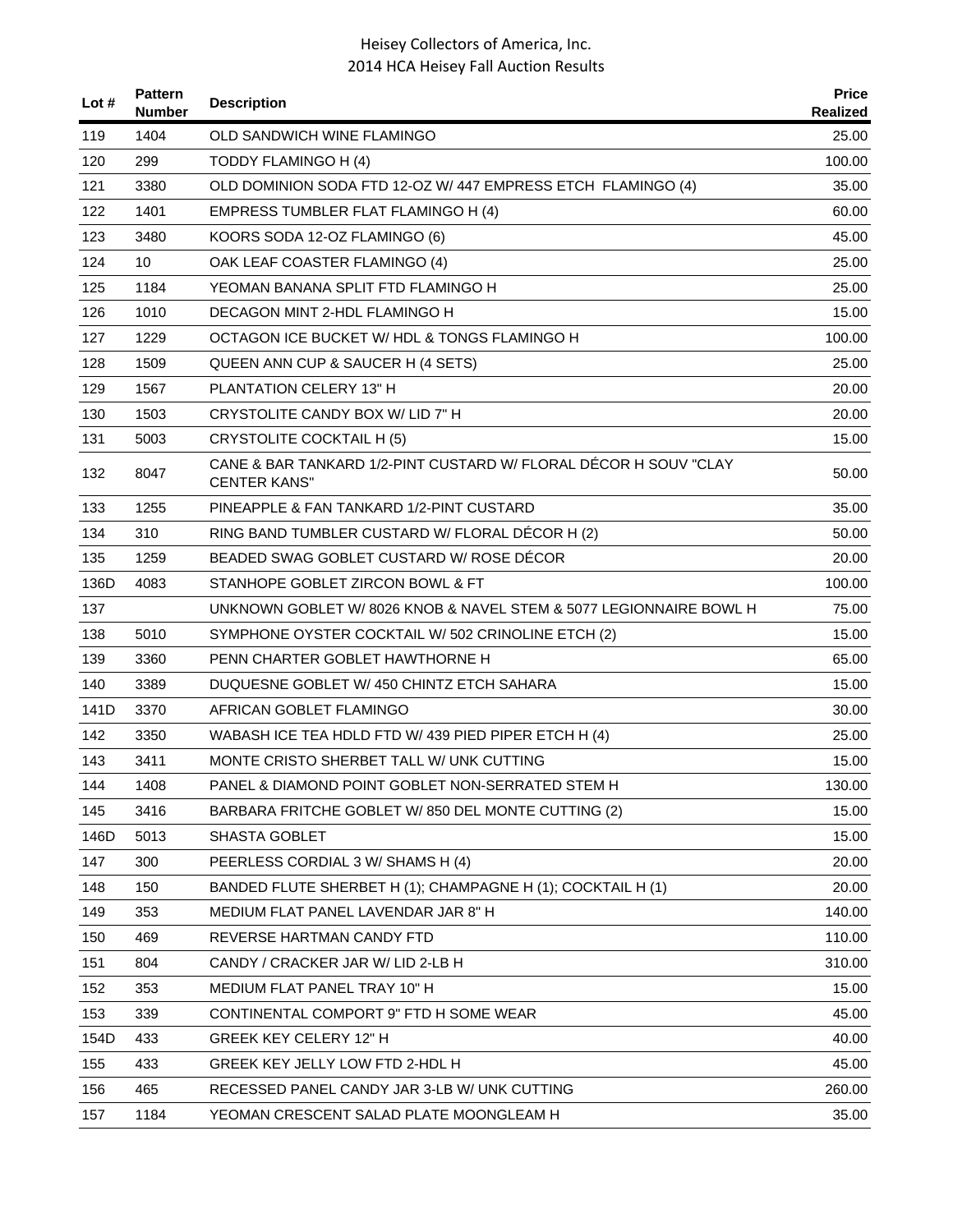| Lot $#$ | <b>Pattern</b><br><b>Number</b> | <b>Description</b>                                                                | <b>Price</b><br><b>Realized</b> |
|---------|---------------------------------|-----------------------------------------------------------------------------------|---------------------------------|
| 158     | 1252                            | TWIST CELERY 10" MOONGLEAM H                                                      | 30.00                           |
| 159     | 9                               | <b>FLOWER FROG MOONGLEAM</b>                                                      | 55.00                           |
| 160     | 1401                            | EMPRESS GRAPEFRUIT MOONGLEAM H (5)                                                | 65.00                           |
| 161     | 353                             | MEDIUM FLAT PANEL WATER BOTTLE                                                    | 50.00                           |
| 162     | 305                             | PUNTY & DIAMOND POINT WATER BOTTLE                                                | 65.00                           |
| 163     | 4059                            | WATER BOTTLE WO FLAMINGO CUT NECK                                                 | 145.00                          |
| 164     | 1235                            | <b>BEADED PANEL &amp; SUNBURST WATER BOTTLE</b>                                   | 60.00                           |
| 165D    | 2075                            | HORSEHEAD BOOKEND (PR)                                                            | 240.00                          |
| 166D    | $\overline{c}$                  | <b>GIRAFFE HEAD TURNED</b>                                                        | 94.00                           |
| 167D    | $\mathbf{1}$                    | <b>RABBIT MOTHER H</b>                                                            | 430.00                          |
| 168D    | 3                               | <b>BUNNY HEAD UP</b>                                                              | 100.00                          |
| 169     | 1538                            | RABBIT PAPERWEIGHT                                                                | 100.00                          |
| 170     | 20                              | <b>WOOD DUCK MOTHER</b>                                                           | 330.00                          |
| 171     | 22                              | <b>WOOD DUCKLINGS TANDING</b>                                                     | 50.00                           |
| 172     | 21                              | WOOD DUCKLING FLOATING PAPER LABEL                                                | 50.00                           |
| 173     | 3                               | <b>GOOSE WINGS UP</b>                                                             | 85.00                           |
| 174     | 2                               | <b>GOOSE WINGS HALF</b>                                                           | 90.00                           |
| 175     | 2                               | <b>CLYDESDALE</b>                                                                 | 180.00                          |
| 176     | 1522                            | <b>COLT STANDING</b>                                                              | 55.00                           |
| 177     | 1527                            | <b>COLT KICKING</b>                                                               | 70.00                           |
| 178     | 1540                            | PLUG HORSE (OSCAR)H                                                               | 95.00                           |
| 179D    | 3                               | ELEPHANT SMALL AMBER H                                                            | 300.00                          |
| 180     | 3                               | <b>ELEPHANT SMALL</b>                                                             | 105.00                          |
| 181     | 1553                            | <b>SPARROW</b>                                                                    | 45.00                           |
| 182     | 1541                            | <b>SCOTTY DOG</b>                                                                 | 70.00                           |
| 183     | 12                              | MALLARD WING UP                                                                   | 77.00                           |
| 184D    | 101                             | <b>TROPICAL FISH PIECE</b>                                                        | 875.00                          |
| 185     | 77                              | DUCK COLOGNE STOPPER MOONGLEAM                                                    | 50.00                           |
| 186     | 357                             | DUCK ASHTRAY H                                                                    | 45.00                           |
| 187     | 1503                            | CRYSTOLITE SWAN MASTER NUT (1); SWAN NUT INDV (1)                                 | 15.00                           |
| 188D    | 1469 1/2                        | PURITAN CIGARETTE BOX LGE W/ LID PARTIALLY FROSTED W/ HORSE HEAD<br><b>FINIAL</b> | 95.00                           |
| 189     | 1401                            | <b>EMPRESS COMPORTIER DF H</b>                                                    | 20.00                           |
| 190     | 1401                            | <b>EMPRESS TUMBLER DF H</b>                                                       | 60.00                           |
| 191     | 1591                            | ELEPHANT HDL MUG CHILD'S FAIRY TALE H                                             | 250.00                          |
| 192     | 5074                            | <b>SEA HORSE COCKTAIL</b>                                                         | 70.00                           |
| 193     | 5048                            | ROOSTER HEAD COCKTAIL W/980 MOONGLO CUTTING                                       | 55.00                           |
| 194     | 5038                            | ROOSTER STEM COCKTAIL W/ 9013 "ME" ETCH                                           | 50.00                           |
| 195     | 5065                            | <b>COLT STEM COCKTAIL</b>                                                         | 200.00                          |
| 196     | 133                             | SWAN-HANDLED BOWL W/ 17 FLOWER FROG SAHARA H                                      | 190.00                          |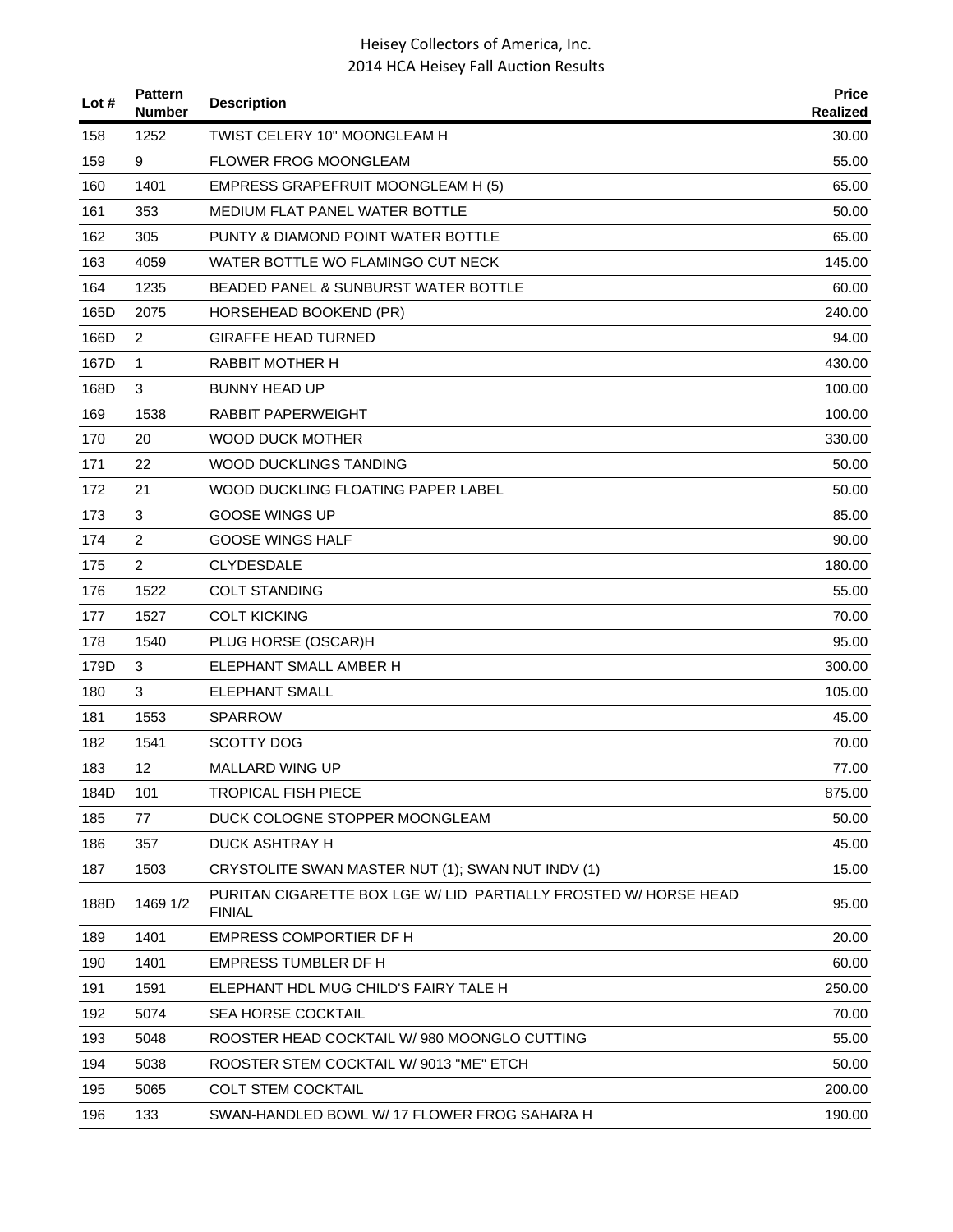| Lot # | <b>Pattern</b><br><b>Number</b> | <b>Description</b>                                                                                | <b>Price</b><br><b>Realized</b> |
|-------|---------------------------------|---------------------------------------------------------------------------------------------------|---------------------------------|
| 197   | 299                             | <b>TODDY SAHARA</b>                                                                               | 40.00                           |
| 198   | 1404                            | OLD SANDWICH PLATE SQ 8" SAHARA H (4)                                                             | 35.00                           |
| 199   | 1519                            | WAVERLY CREAM & SUGAR INDV H W/ 515 HEISEY ROSE ETCH                                              | 30.00                           |
| 200   | 1519                            | WAVERLY CREAM & SUGAR INDV H W/ 507 ORCHID ETCH                                                   | 20.00                           |
| 201   | 1519                            | WAVERLY CIGARETTE JAR W/ SEA HORSE HDL W/ 507 ORCHID ETCH H                                       | 135.00                          |
| 202   | 4121                            | GLENN MARMALADE W/ LID W/ 507 ORCHID ETCH                                                         | 175.00                          |
| 203   | 1519                            | WAVERLY CANDY W/ LID TALL FTD SEA HORSE HDLS W/ 507 ORCHID ETCH H                                 | 85.00                           |
| 204D  | 5025                            | TYROLEAN CORDIAL W/ 507 ORCHID ETCH (4)                                                           | 160.00                          |
| 205   | 5025                            | TYROLEAN WINE 3-OZ W/ 507 ORCHID ETCH H                                                           | 25.00                           |
| 206D  | 3311                            | VELVEDERE SHERRY W/ 507 ORCHID ETCH                                                               | 80.00                           |
| 207   | 1519                            | WAVERLY BOWL SALAD 7" W/ 507 ORCHID ETCH                                                          | 50.00                           |
| 208   | 1509                            | QUEEN ANN BOWL LILY W/507 ORCHID ETCH                                                             | 55.00                           |
| 209D  | 4198                            | CYNTHIA VASE 12" W/ 507 ORCHID ETCH                                                               | 410.00                          |
| 210   | 1567                            | PLANTATION BOWL CRIMPED 9 1/2" W/ 516 PLANTATION IVY ETCH                                         | 40.00                           |
| 211   | 1252                            | TWIST CREAM SOUP LIGHTENING HDLS MARIGOLD H                                                       | 30.00                           |
| 212   | 1252                            | TWIST PLATE 4 1/2" MARIGOLD H (1); PLATE CHEESE 6 3/4" MARIGOLD H (1); JELLY<br>6" MARIGOLD H (1) | 35.00                           |
| 213   | 1252                            | TWIST WINE 2 1/2-OZ MARIGOLD H                                                                    | 95.00                           |
| 214   | 243                             | VISIBLE COOKWARE CASSEROLE 9" DEEP RND W/ LID VASELINE SHOWS USE                                  | 720.00                          |
| 215   | 7000                            | SUNFLOWER TUMBLER H(5)                                                                            | 35.00                           |
| 216   | 1460                            | <b>FLAME TUMBLER H</b>                                                                            | 35.00                           |
| 217   | 369                             | HARTMAN BAR GLASS W/ OPTIC 2-OZ H                                                                 | 50.00                           |
| 218   | 2355                            | <b>CLOVER LEAF BAR GLASS 3-OZ</b>                                                                 | 50.00                           |
| 219   | 4036                            | MARSHALL DECANTER 1-PINT W/980 MOONGLO CUTTING                                                    | 65.00                           |
| 220   | 367                             | PRISM BAND DECANTER FLAMINGO W/ CRYSTAL STOPPER REPAIR                                            | 90.00                           |
| 221   | 3304                            | UNIVERSAL PILSNER (3)                                                                             | 80.00                           |
| 222   | 3304                            | UNIVERSAL SHERRY W/ 467 TALLY HO ETCH (2)                                                         | 35.00                           |
| 223D  | 4002                            | AQUA CALIENTE COCKTAIL W/459 FISHERMAN ETCH                                                       | 100.00                          |
| 224D  | 4002                            | AQUA CALIENTE COCKTAIL W/ 480 CLUB DRINKING SCENE ETCH                                            | 45.00                           |
| 225   | 6060                            | COUNTRY CLUB SODA 12-OZ W/ 517 WINCHESTER ETCH                                                    | 120.00                          |
| 226   | 4225                            | COBEL COCKTAIL SHAKER 2-QT W/ 462 FOX CHASE ETCH                                                  | 180.00                          |
| 227   | 2401                            | OAKWOOD OLD FASHIONED 7-OZ W/ 462 FOX CHASE ETCH (5)                                              | 110.00                          |
| 228   | 2351                            | NEWTON SODA 8-OZ W/462 FOX CHASE ETCH                                                             | 25.00                           |
| 229   | 1401                            | <b>EMPRESS NUT ALEXANDRITE</b>                                                                    | 80.00                           |
| 230D  | 3390                            | CARCASSONNE CORDIAL ALEXANDRITE BOWL                                                              | 300.00                          |
| 231D  | 3381                            | <b>CREOLE CORDIAL ALEXANDRITE</b>                                                                 | 100.00                          |
| 232D  | 3381                            | <b>CREOLE WINE ALEXANDRITE</b>                                                                    | 70.00                           |
| 233D  | 3380                            | OLD DOMINION GOBLET ALEXANDRITE                                                                   | 85.00                           |
| 234   | 1252                            | TWIST ICE TUB W/ HDL ALEXANDRITE H                                                                | 260.00                          |
| 235   | 2930                            | PLAIN & FANCY TUMBLER W/ 926 GEORGE VI CUTTING                                                    | 190.00                          |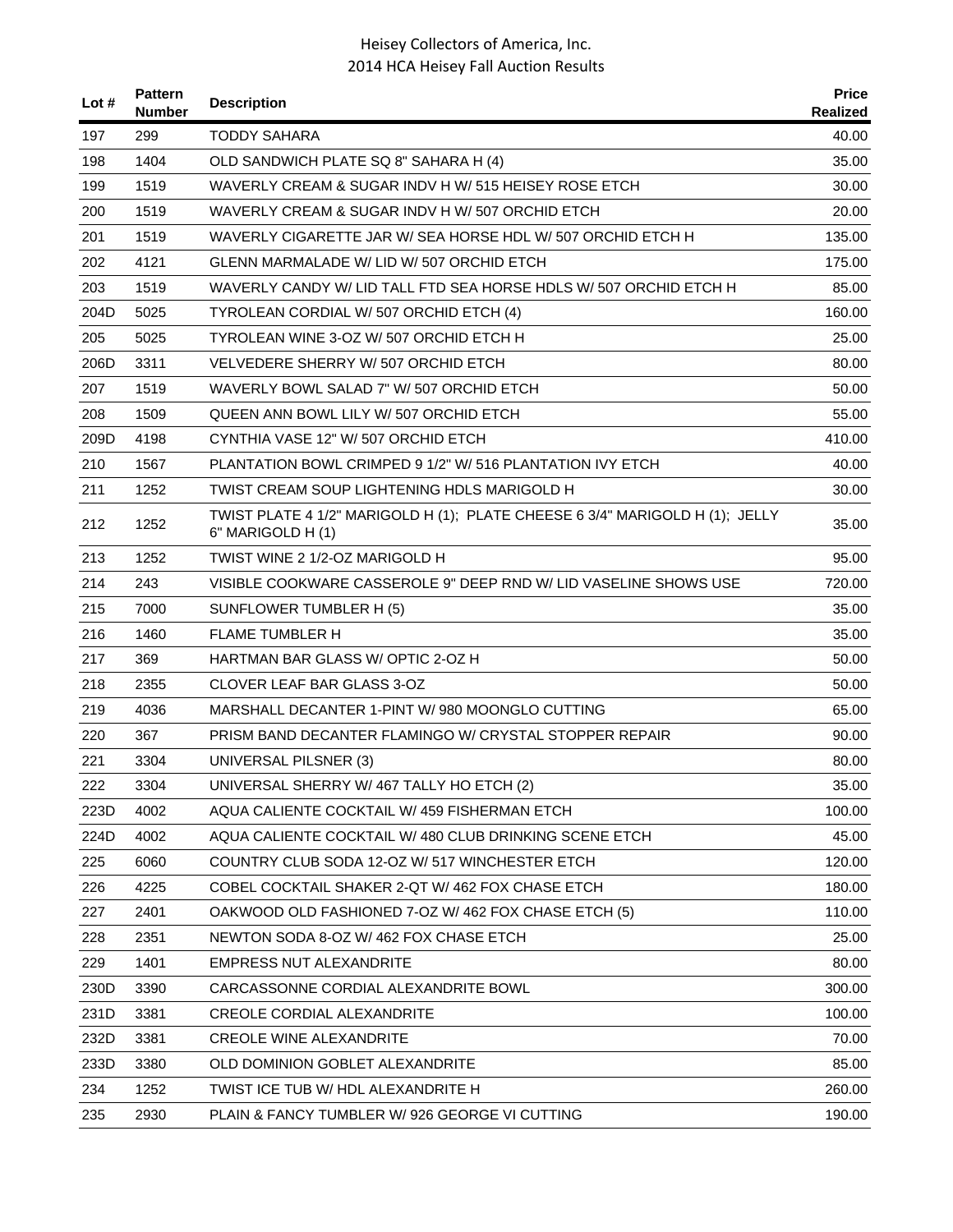| Lot $#$ | <b>Pattern</b><br><b>Number</b> | <b>Description</b>                                           | <b>Price</b><br>Realized |
|---------|---------------------------------|--------------------------------------------------------------|--------------------------|
| 236     | 4002                            | AQUA CALIENTE W/809 CALCUTTA CUTTING                         | 55.00                    |
| 237     | 3411                            | MONTE CRISTO CORDIAL W/ UNK CUTTING                          | 40.00                    |
| 238     | 3350                            | WABASH COCKTAIL W/883 ROYAL YORK CUTTING H                   | 20.00                    |
| 239D    | 4054                            | CORONATION SODA 8-OZ W/888 MADEIRA CUTTING (8) 1-RIM REPAIR  | 110.00                   |
| 240D    | 5072                            | ROSE GOBLET W/980 MOONGLO CUTTING                            | 15.00                    |
| 241     | 1469                            | RIDGELEIGH PLATE 8" SQ W/ 872 MARIEMONT CUTTING H (4)        | 50.00                    |
| 242     | 4044                            | NEW ERA PLATE BREAD & BUTTER 5 1/2" W/828 STARDUST CUTTING   | 135.00                   |
| 243     | 4044                            | NEW ERA PLATE 9" x 7 1/2" W/ PAIRPOINT GREEK KEY CUTTING (3) | 30.00                    |
| 244     | 5                               | PATRICIAN CANDELABRA 2-LITE (PR)                             | 325.00                   |
| 245     | 1503                            | CRYSTOLITE HURRICANE BLOCK W/ SHADE (PR)                     | 60.00                    |
| 246     | 353                             | MEDIUM FLAT PANEL VASE 15" H                                 | 45.00                    |
| 247     | 300                             | PEERLESS VASE SWUNG 14" H                                    | 20.00                    |
| 248     | 441                             | VASE SWUNG 12" H                                             | 45.00                    |
| 249     | 1469                            | RIDGELEIGH VASE 8" H                                         | 65.00                    |
| 250     | 442                             | VASE 8" H                                                    | 25.00                    |
| 251     | 1485                            | SATURN VASE 9" FLARED ZIRCON                                 | 240.00                   |
| 252     | 1255                            | PINEAPPLE & FAN VASE 10" H                                   | 35.00                    |
| 253     | 1506                            | WHIRLPOOL VASE SWEET PEA H                                   | 25.00                    |
| 254     | 358                             | <b>PRISON STRIPE VASE 5"</b>                                 | 50.00                    |
| 255     | 1205                            | FANCY LOOP ROSE BOWL 4"                                      | 40.00                    |
| 256     | 4230                            | <b>FAVOR VASE</b>                                            | 85.00                    |
| 257     | 4232                            | <b>FAVOR VASE COBALT</b>                                     | 325.00                   |
| 258     | 4231                            | <b>FAVOR VASE COBALT</b>                                     | 290.00                   |
| 259     | 4227                            | <b>FAVOR VASE COBALT</b>                                     | 210.00                   |
| 260     | 4230                            | FAVOR VASE SAHARA                                            | 190.00                   |
| 261     | 4231                            | <b>FAVOR VASE SAHARA</b>                                     | 190.00                   |
| 262     | 4228                            | <b>FAVOR VASE SAHARA</b>                                     | 200.00                   |
| 263     | 4228                            | FAVOR VASE MOONGLEAM                                         | 420.00                   |
| 264     | 4231                            | <b>FAVOR VASE FLAMINGO</b>                                   | 420.00                   |
| 265     | 1401                            | <b>EMPRESS PLATE 6" SQ TANGERINE H</b>                       | 120.00                   |
| 266     | 1506                            | WHIRLPOOL TUMBLER FTD 8-OZ ZIRCON                            | 110.00                   |
| 267     | 1125                            | STARBURST PLATE 7 1/2" AMBER H                               | 40.00                    |
| 268     | 1428                            | WARWICK VASE INDV COBALT H                                   | 100.00                   |
| 269     | 419                             | SUSSEX FINGER BOWL COBALT H                                  | 85.00                    |
| 270     | 419                             | SUSSEX SHERBET COBALT                                        | 50.00                    |
| 271     | 3390                            | CARCASSONNE BAR 2-OZ FTD COBALT (2)                          | 100.00                   |
| 272     | 4044                            | NEW ERA WINE COBALT                                          | 100.00                   |
| 273     | 3390                            | CARCASSONNE SHERBET 6-OZ COBALT (3)                          | 90.00                    |
| 274     | 3390                            | CARCASSONNE GOBLET LOW COBALT BOWL                           | 70.00                    |
| 275     | 3404                            | SPANISH SODA FTD 12-OZ COBALT BOWL                           | 70.00                    |